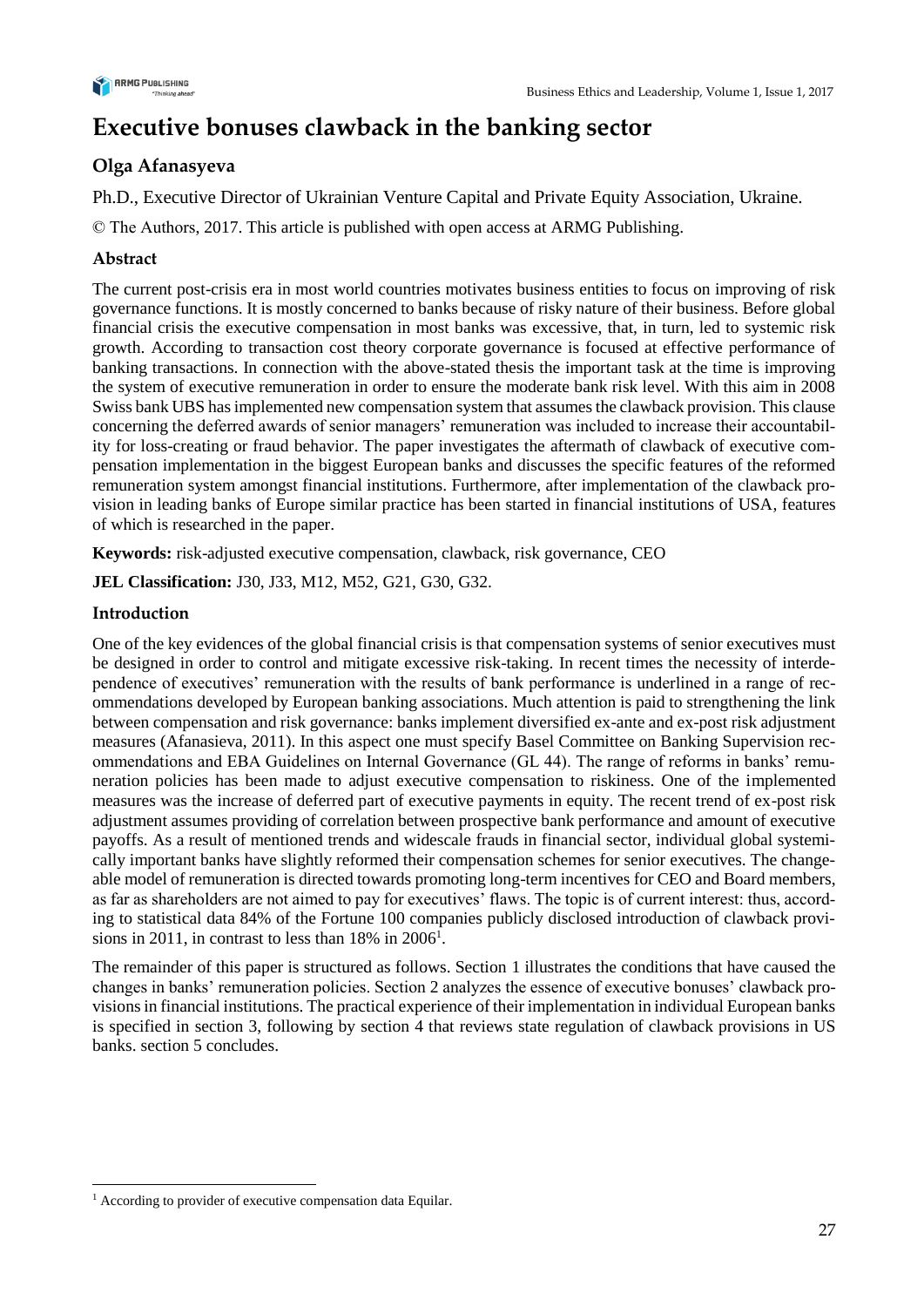

Business Ethics and Leadership, Volume 1, Issue 1, 2017

#### **1. Changes in bank financial performance and executive compensation**

Among the recommendations worked out for world and European banks, special attention is paid to the establishment of flexible component of senior executives' compensation. According to Guidelines on remuneration policies and practices introduced by Committee of European Banking Supervisors (CEBS) in 2010 the variable to fixed compensation ratio has to be appropriately balanced.

Table 1 observes ratios of variable-to-fixed remuneration of CEOs in 2006-2011. The represented banks have been selected among largest European banks as ones that have implemented the clawback provisions for executive remuneration during recent years.

| Bank                      | 2006 | 2007 | 2008 | 2009 | 2010 | 2011 |
|---------------------------|------|------|------|------|------|------|
| <b>Barclays</b>           | 2.6  | 3.3  | 0.0  | 0.0  | 2.5  | 3.7  |
| Credit Suisse             | n/a  | n/a  | 0.0  | 0.0  | 4.1  | 1.33 |
| Deutsche Bank             | 10.4 | 11.0 | 0.0  | 7.2  | 2.8  | 2.8  |
| <b>HSBC</b>               | 1.6  | 0.9  | 0.0  | 3.7  | 2.4  | 3.6  |
| <b>ING Bank</b>           | 3.1  | 2.7  | 0.0  | 0.0  | 0.9  | 0.0  |
| Royal Bank of Scotland    | 6.3  | 6.7  | 5.2  | 4.4  | 5.1  | 5.4  |
| <b>Standard Chartered</b> | 1.9  | 3.6  | 2.9  | 3.7  | 4.0  | 3.7  |
| UniCredit*                | n/a  | n/a  | n/a  | 0.2  | 0.5  | 0.0  |

Table 1. Ratio of variable-to-fixed remuneration for selected EU banks' CEOs in 2006-2011

Notes: \* no data available before 2009.

Source: bank annual reports, Murphy (2013).

In most banks the median ratio "variable-to-fixed" compensation for CEO in European banks fell during the crisis period (2008-2009). In Deutsche Bank, ING Bank, Royal Bank of Scotland the ratio currently did not reach its pre-crisis level. Smaller reduction occurred to Standard Chartered, while for CEOs of UniCredit and ING fixed remuneration equals 100%.

During recent years the reforms in compensation policies in banking institutions are motivated by financial difficulties arisen by global crisis. The other reason that has made a significant impact on the activity of observed banks is fraud activity of senior executives. As a result of LIBOR scandal<sup>1</sup> and mis-selling of payment protection insurance<sup>2</sup> to consumers banks were fined by European regulators. In Table 2 we compiled data on the dynamics of total income of individual banks and losses caused by penalties.

Table 2. Total income and regulatory fines (due to LIBOR scandal) of selected systemically important European banks in 2010-2012

| Bank                       |            | Amount of fines. |         |         |           |
|----------------------------|------------|------------------|---------|---------|-----------|
|                            | Currency   | 2010             | 2011    | 2012    | mln. Euro |
| <b>Barclays</b>            | <b>GBP</b> | 31.440           | 32.292  | 24.691  | 32        |
| <b>UBS</b>                 | <b>CHF</b> | 31.994           | 27.788  | 25.443  | 10        |
| <b>Credit Suisse</b>       | <b>CHF</b> | 5.098            | 1.953   | 1.349   | n/a       |
| <b>HSBC</b>                | <b>USD</b> | 80.014           | 83.461  | 82.545  | n/a       |
| Lloyds                     | <b>GBP</b> | 24.868           | 20.802  | 20.510  | n/a       |
| The Royal Bank of Scotland | GBP        | 146.072          | 281.348 | 224.268 | 391.1     |

Source: European Commission, annual reports

The largest reduction has taken place in Barclays bank – the total income decreased for 24%. It is worth to mention that in geographical scale the largest income reduction is observed in United Kingdom – from 49%

<sup>1</sup> <sup>1</sup> LIBOR scandal was a reaction on investigation of fraud activities associated with London Interbank Offered Rate started in 2008. The investigation has been started in 2011 by the U.S. Securities and Exchange Commission and Justice Department, followed by the governments of the United Kingdom, Japan, the European Union and Switzerland. As a result number of senior executives of leading banks has been resigned; banks were fined by regulatory bodies.

<sup>&</sup>lt;sup>2</sup> More than £10bn now has been returned to payment protection insurance (PPI) policy holders by the banks that have been mis-sold. The total amount that has been compensated by banks is £14bn.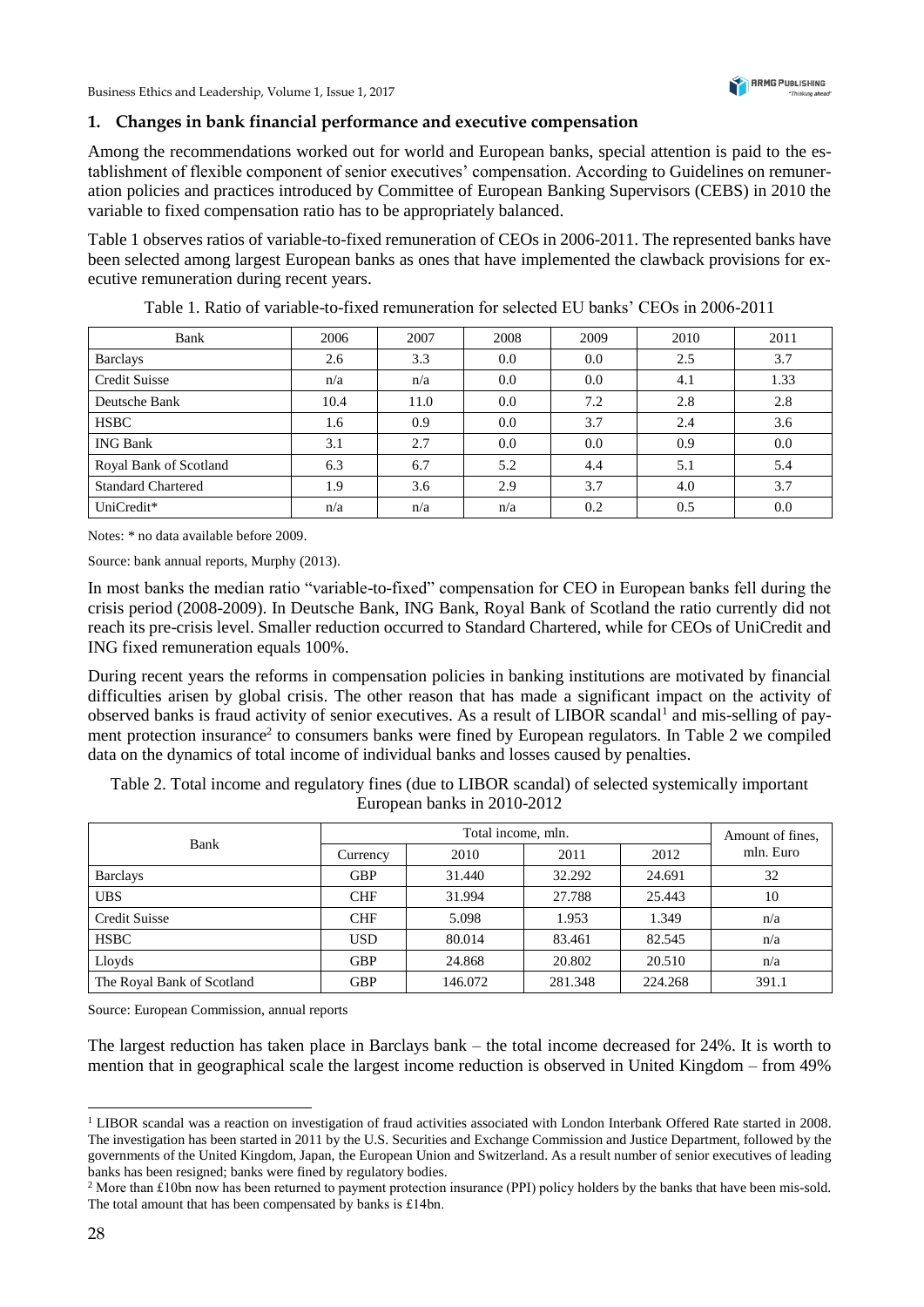

in 2011 to 31% in 2012. It is associated with LIBOR fraud activities of bank's senior executives and misselling of Payment Protection Insurance to consumers. The largest amounts of fines had been recorded on Deutsche Bank and Société Générale: 725.4 and 445.9 respectively. In certain cases among observed EU fines can reach up to 10% of bank's global turnover. All these cases refer to managerial misconduct and frauds, which leads to additional costs for banks' shareholders.

Moreover the fraudulent cases obviously made a significant negative impact on banks' reputation. That is especially crucial in case of global systemically important banks, which has been mostly involved in scandals.

Due to this, the need of compensation policy transformation seems to be logical and fair.

In what follows, we research the specific features and the mechanism of new remuneration systems implemented by leading European banks, compensation clawback provisions in particular and their effect. The necessity of the research is explained by the need to define the trends in banks' executive remuneration schemes implementation and the reasons of their motivation.

#### **2. Clawback provisions: theoretical and legislative framework**

According to Guidelines on Remuneration Policies and Practices published in December 2010, by Committee of European Banking Supervisors clawback is defined as "contractual agreement in which the staff member agrees to return ownership of an amount of remuneration to the institution under certain circumstances". In scientific researches and bank reports the following terms can be used to determine clawbacks: "claw", "forfeit", "recapture", "recover", "recoup", and "reimburse" (Chen, Greene and Owers, 2013).

At the time of the research, there are no many scientific researches on clawing back excessive pay-offs namely in banks, although financial institutions have its specifics among other firms. The other investigations did not evidence practical application of clawbacks after their implementation. The reasons of that is rather new concept of executive compensation forfeiture practice that has been introduced in recent years.

The positive effect of clawback provisions is underlined in researches of Brian, Van Reenen (2010), Chan, Chen, Chen (2013). In the latter paper authors prove that financial institutions introducing bonuses forfeiture for executives demonstrating financial reporting integrity. The clawbacks can be the incentive for executives to pay more attention to long-term risks, as well as short-term (Miller, 2012).

The cons against the clawback clause in bank remuneration codes also exist. Thus, during severe situation in economy and financial market in particular senior executives can be motivated more by short-term compensation, but not long-term. Introduction of bonuses clawback in financial institution can be dejecting for executive employees in such conditions and may force to quite (Randall, Allen, 2009).

The incentives to introduce clawback provision policy in companies can vary. Chen, Greene and Owers (2013) prove that firms are more inclined to voluntary implementation of clawback policy when chief executives face less uncertainty about earnings and compensation. Thus, banking is more risky as a matter of its nature.

Babenko, Bennett et al. (2012) state that the incentives for a company to implement clawback provisions among others are the prior malufeasance of executives; complexity in its detection or there is more scope for malfeasance. Fried and Shilon (2011) determined that very few among S&P 500 firms have voluntarily adopted clawback policy.

At the time there is a lack of publications investigating the specifics of bonuses forfeiture in financial institutions that creates a significant gap in executive remuneration theoretical research.

During recent years in EU countries much attention has been paid to strengthening the efficiency of remuneration systems at financial institutions. The national financial regulatory bodies implemented codes that defined the necessity of deferred pay-offs and bonus clawback provisions. In other member-states executive compensation policy complied with EU guidelines and recommendations. Among legislative regulation of bonus clawbacks there are the following:

- 1. *Guidelines on Remuneration Policies and Practices* (Committee of European Banking Supervisors, 2010) directed to national regulators of EU countries.
- 2. *FSF Principles for Sound Compensation Practices* (the Group of Twenty, 2009).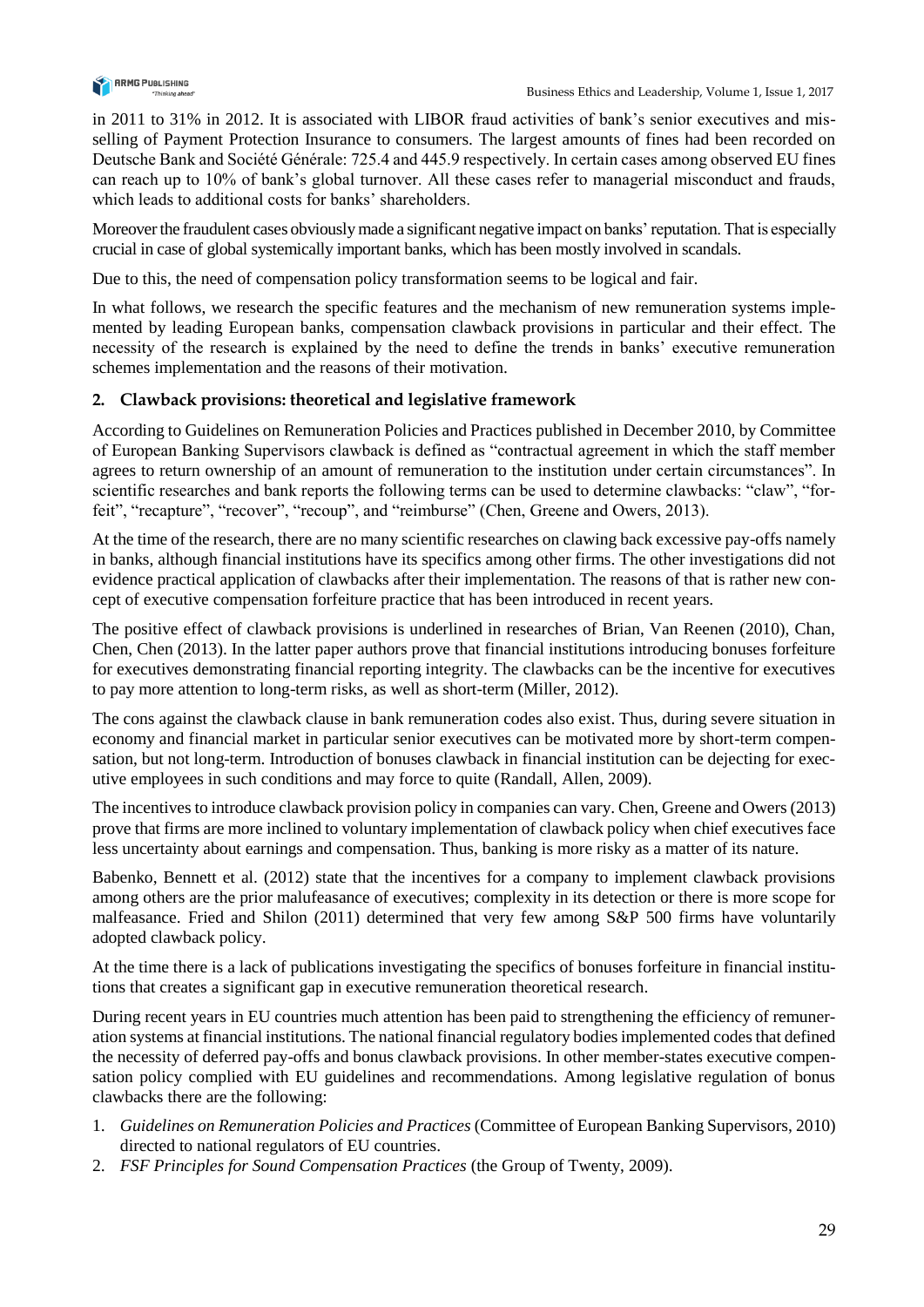- 3. *Financial Services Authority* (FSA) Remuneration Code of UK was approved in 2010 after CEBS Guidelines, reflecting its main provisions.
- 4. FINMA (Switzerland) in 2009 the remuneration schemes for Swiss banks has been modified by issuing the *FINMA Circular*. The document welcomes clawback provisions for directors' compensation in banks. Therefore, the Swiss Financial Market Supervisory Authority did not define the clear criteria for subjects and occasions when they are implemented<sup>1</sup>.
- 5. Germany's regulator of financial institutions Bafin in Germany (2009).

The guidelines issued by European regulators, e.g. CEBS and FSF do not have a prescriptive character, but mostly the recommendation is as "one size fits all". But certain national regulators, especially in UK, have followed the new reforms in compensation policy. The rapidity of FSA's response is connected probably with the range of executives' misconduct in financial institutions taken place in UK during last years. They have involved Barclays, Royal Bank of Scotland, Lloyds Banking Group.

In particular, FSA Remuneration Code states the necessity of subjecting executive bonuses to potential clawback arrangements in the following incidents: "there is a reasonable evidence of employee misbehavior or material error, or the firm or the relevant business unit suffers a material downturn in its financial performance, or the firm or the relevant business unit suffers a material failure of risk management".

#### **3. The mechanism of executives' bonus clawback implementation in European banks**

The new remuneration system of executive directors has been introduced at first by the bank UBS. After events of global financial crisis and in light of Basel III implementation in leading countries it has been an important task to enhance a corporate governance and risk function in financial institutions (Afanasieva, Scherbina, 2013). Previous systems based on correlation of directors' compensation with bank financial performance became questionable. So the Swiss bank became the first to introduce compensation system aimed to incentivized top executives.

Thus in 2012 there had been some changes implemented in the compensation system. The deferral period was prolonged from 3 to 5 years. Moreover, the amount of award that could be clawbacked in case of not achieving the average adjusted pre-tax profit during the period by the bank is equal to 100%. The financial condition is defined by measuring the bank's RoTE (return on tangible equity): if the indicator's level is less than 6%, the bonus can be forfeiture partially or to full extent.

In practice by the end of 2012 UBS demonstrated financial losses. Due to these results executive directors did not receive in cash any part of performance bonus. This entire amount has been deferred with the possibility to forfeiture it in case the performance won't achieve the planned level.

Comparing to Swiss bank, UK's bank Barclays has set different criteria to make a decision concerning compensation clawback. Among the events that can lead to award forfeiture are the following:

- 1. employee's misconduct that can make significant influence on bank's reputation;
- 2. frauds (material restatement of bank's financial statements);
- 3. material failure of risk governance;
- 4. significant deterioration of financial performance of the bank.

Figure 1 demonstrates the executive compensation mechanism (including CEO) in UBS bank.

1

<sup>1</sup>Bichsel, A. (2009) FINMA publishes Circular on remuneration schemes. Available at[: http://www.finma.ch/e/ aktuell/Pages/mm-rs](http://www.finma.ch/e/%20aktuell/Pages/mm-rs-verguetungssysteme-20091111.aspx)[verguetungssysteme-20091111.aspx.](http://www.finma.ch/e/%20aktuell/Pages/mm-rs-verguetungssysteme-20091111.aspx)

Cooper, D. (2009). Swiss regulators impose new remuneration schemes for financial institutions, Lexology – Association of Corporate Counsel. Available at:<http://www.lexology.com/library/detail.aspx?g=8fbd0f6a-ff77-49b6-b789-6182f25cad5a>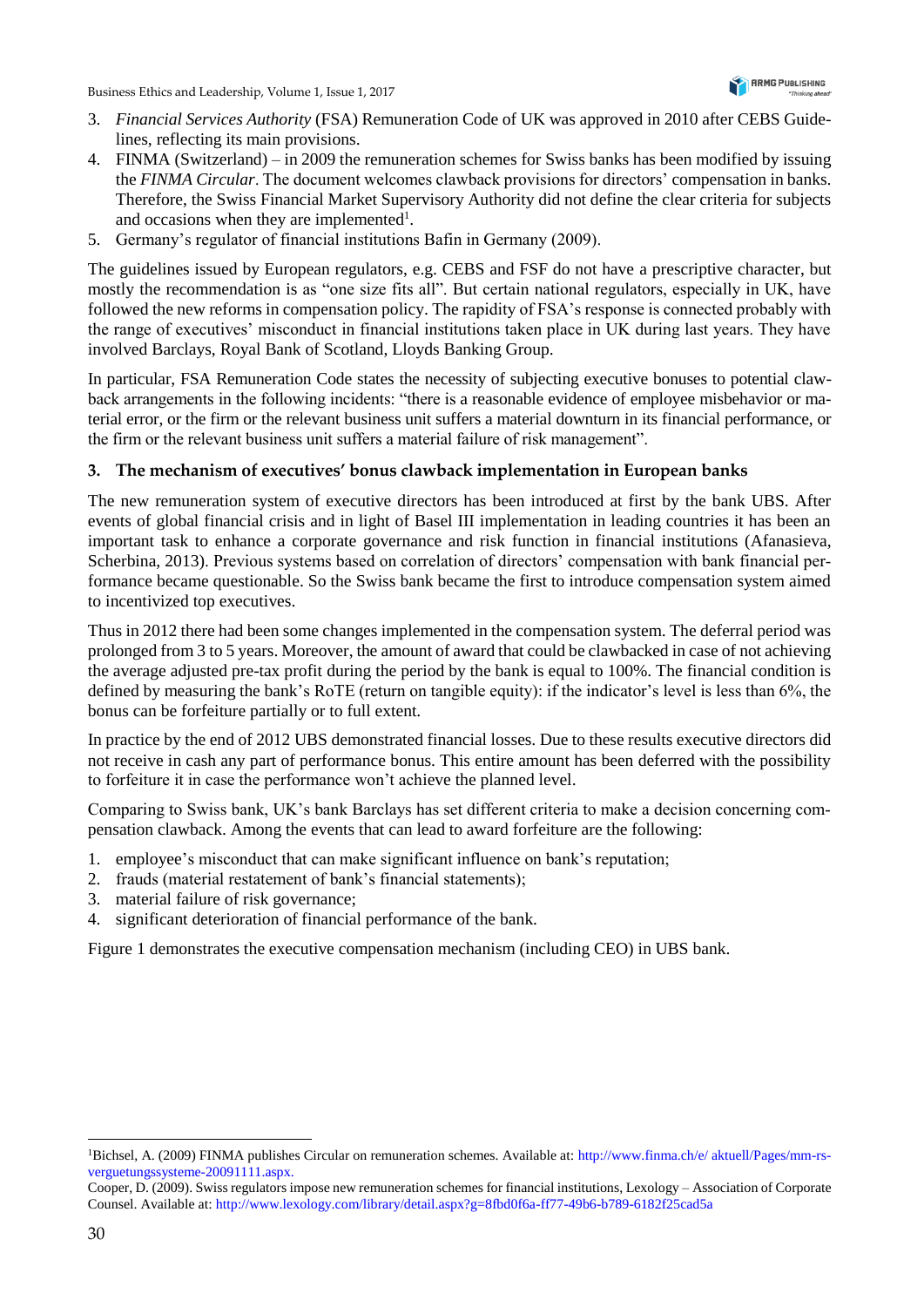



**Figure 1. Executive directors' compensation mechanism (including CEO) in UBS**<sup>1</sup>

In comparison with UBS, Credit Suisse bank pays to executive directors about 40% of deferred award in 3 years and this amount is subject to clawback. The other deferred part (long-term award) vests for 5-year period and payoffs starts from the 3-d year. This amount of shares is not subject to forfeiture, as well as 10% of cash paid after reporting period.

In UBS the deferred awards of executives are formed totally by shares. In comparison, in Barclays, Credit Suisse and Deutsche Bank the deferred bonuses are consist of both – cash and equity (see Table 3).

| Criterion                             |               | <b>UBS</b>                       | <b>Barclays</b>         | Credit Suisse                          | Deutsche Bank        | <b>HSBC</b>                |
|---------------------------------------|---------------|----------------------------------|-------------------------|----------------------------------------|----------------------|----------------------------|
| Structure of award's<br>deferred part | Cash          |                                  |                         |                                        |                      |                            |
|                                       | <b>Shares</b> |                                  |                         |                                        |                      |                            |
| Subjected to clawback                 |               | About 80% of<br>deferred bonuses | All deferred<br>bonuses | Short-term part of<br>deferred bonuses | All deferred bonuses | All or<br>part of<br>award |

Table 3. Structure of executives' bonuses subjected to clawing back in individual banks

Source: Compensation Reports of UBS, Barclays, Credit Suisse, Deutsche Bank, HSBC (2013)

Let's analyze the peculiarities of compensation clawing back executive bonuses (Table 4). The attention must be paid to the following aspects:

- ➢ covered employees (CEO, CFO, all executive officers);
- $\triangleright$  covered compensation (cash, equity, all);
- $\triangleright$  triggering events.

The events that can lead to claw back of compensation can be measured in different ways. Thus, Schneider (2009) distinguishes three categories of triggering events:

l <sup>1</sup>Based on UBS Compensation Report (2013). Available at: [http://www.static-ubs.com/global/en/about\\_ubs/investor\\_relations/annu](http://www.static-ubs.com/global/en/about_ubs/investor_relations/annualreporting/2013/_jcr_content/par/teaserbox_6c86/teaser_1/linklist/link.1486749471.file/bGluay9wYXRoPS9jb250ZW50L2RhbS9zdGF0aWMvZ2xvYmFsL2ludmVzdG9yX3JlbGF0aW9ucy9hbm51YWwyMDEzL0NSMjAxMy1lbi5wZGY=/CR2013-en.pdf)[alreporting/2013/\\_jcr\\_content/par/teaserbox\\_6c86/teaser\\_1/linklist/link.1486749471.file/bGluay9wYXRoPS9jb250ZW50L2Rhb](http://www.static-ubs.com/global/en/about_ubs/investor_relations/annualreporting/2013/_jcr_content/par/teaserbox_6c86/teaser_1/linklist/link.1486749471.file/bGluay9wYXRoPS9jb250ZW50L2RhbS9zdGF0aWMvZ2xvYmFsL2ludmVzdG9yX3JlbGF0aW9ucy9hbm51YWwyMDEzL0NSMjAxMy1lbi5wZGY=/CR2013-en.pdf) [S9zdGF0aWMvZ2xvYmFsL2ludmVzdG9yX3JlbGF0aW9ucy9hbm51YWwyMDEzL0NSMjAxMy1lbi5wZGY=/CR2013-en.pdf](http://www.static-ubs.com/global/en/about_ubs/investor_relations/annualreporting/2013/_jcr_content/par/teaserbox_6c86/teaser_1/linklist/link.1486749471.file/bGluay9wYXRoPS9jb250ZW50L2RhbS9zdGF0aWMvZ2xvYmFsL2ludmVzdG9yX3JlbGF0aW9ucy9hbm51YWwyMDEzL0NSMjAxMy1lbi5wZGY=/CR2013-en.pdf)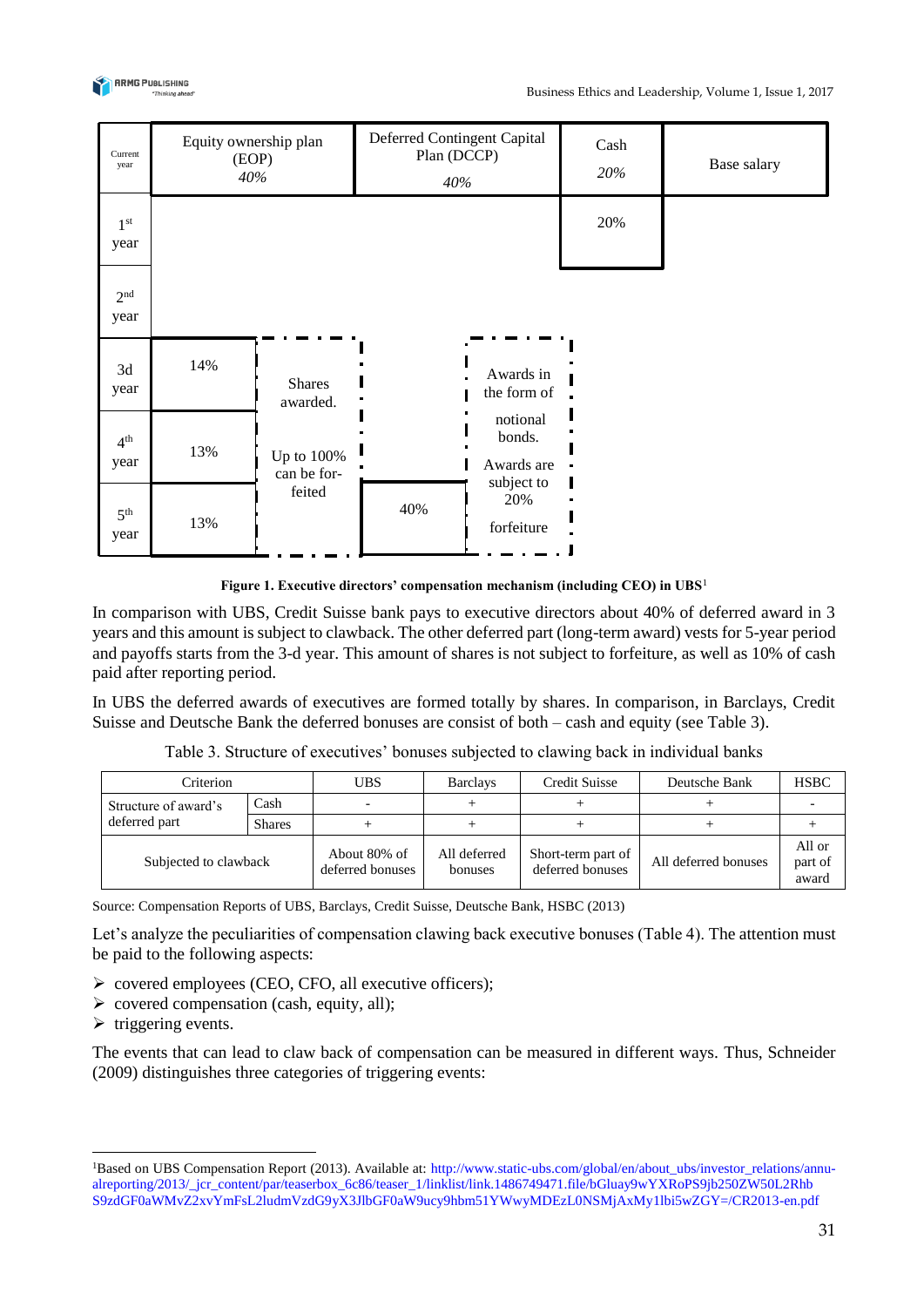Business Ethics and Leadership, Volume 1, Issue 1, 2017

- 1. Performance-based when bonuses are clawed back in case of financial misstatements caused by actions of an executive.
- 2. Fraud-based when bonuses are clawed back in case of executive's fraud activity or misconduct that has negative impact on bank reputation.
- 3. Other.

| Bank                        | Country     | Covered employees                              | Covered<br>compensation        | Triggering event for clawback                                                                                                                                                                                                                                                             |  |
|-----------------------------|-------------|------------------------------------------------|--------------------------------|-------------------------------------------------------------------------------------------------------------------------------------------------------------------------------------------------------------------------------------------------------------------------------------------|--|
| Barclays**                  | <b>UK</b>   | <b>Executive directors</b>                     | Cash bonuses.<br>share bonuses | Financial and non-financial indicators: em-<br>ployee misconduct, harm to bank's reputa-<br>tion, financial misstatement, material failure<br>of risk management, significant deterioration<br>in the financial health of bank.                                                           |  |
| <b>Credit Suisse</b>        | Switzerland | Members of Execu-<br>tive Board.<br><b>CEO</b> | <b>Shares</b>                  | $\blacktriangleright$<br>negative bank financial performance<br>➤<br>actions that lead or can lead to reputa-<br>tional risk                                                                                                                                                              |  |
| Deutsche Bank               | Germany     | Management Board,<br><b>CEO</b>                | Equity                         | $\blacktriangleright$<br>negative net income before taxes for any<br>year during vesting term, 20 % of the<br>award are forfeited<br>misconduct, including dishonesty, fraud,<br>⋗<br>misrepresentation or breach of trust                                                                |  |
| HSBC**                      | <b>UK</b>   | Senior executives<br>and risk-takers           | <b>Shares</b>                  | Financial<br>and nonfinancial performance<br>measures.                                                                                                                                                                                                                                    |  |
| Lloyds Banking<br>Group**   | UK          | <b>Executive directors</b>                     | <b>Shares</b>                  | Economic profit, absolute total shareholder<br>return, customer satisfaction, total costs, non-<br>core assets at the end of 2015, SME lending                                                                                                                                            |  |
| Royal Bank of<br>Scotland** | UK          | <b>Executive directors</b>                     | Equity (shares)                | Performance measures and relative weight-<br>ings are:<br>➤<br>bank profit;<br>total shareholder return relative to com-<br>↘<br>parator group of international banks;<br>balance sheet and risk strategic score-<br>➤<br>card:<br>financial and risk performance;<br>➤<br>⋗<br>underpin. |  |
| <b>UBS</b>                  | Switzerland | Members of Execu-<br>tive Board.<br><b>CEO</b> | Equity (notional<br>bonds)     | $\blacktriangleright$<br>bank does not achieve adjusted pre-tax<br>profit;<br>Basel III CET1 ratio falls below 7%;<br>➤<br>⋗<br>viability event occurs.                                                                                                                                   |  |

#### Table 4. Specific features of clawback provision in large European banks\*

Source: Remuneration Codes and Compensation reports of banks

Notes: \*The clawback provisions has also been introduced in Standard Chartered, Commerzbank, ING, Unicredit that are not covered in the table due to absence of practical implications of the new remuneration policy. \*\* In line with the FSA's Remuneration Code.

According to data of Table 4 the most involved banks among the observed ones are originated in UK. The country's financial regulatory body – FSA – was among the first that have introduced new demands in compensation policy, including provision of bonus clawing back. It explains the harmonization of executive remuneration rules of Barclays, Royal Bank of Scotland, Lloyds Banking Group.

By means of Table 4 we can conclude that the clawback clause is applied not only for CEO, but for all members of bank Board of Directors in most banks.

The important task is to define what indicators are used to make a decision to clawback bonuses of executive directors. In Credit Swiss, for instance, aiming to define the clawback amount of short-term incentive awards the negative financial performance of the bank is assessed by the following indicators:

- 1. In case of negative ROE the award of CEO and Executive Board members heading a shared services function amount is reduced by the same percentage.
- 2. The triggering event for clawing back bonuses can be variety of situations, e.g. adverse individual, divisional or firm-wide factors, such as any activity that is materially detrimental to the bank, which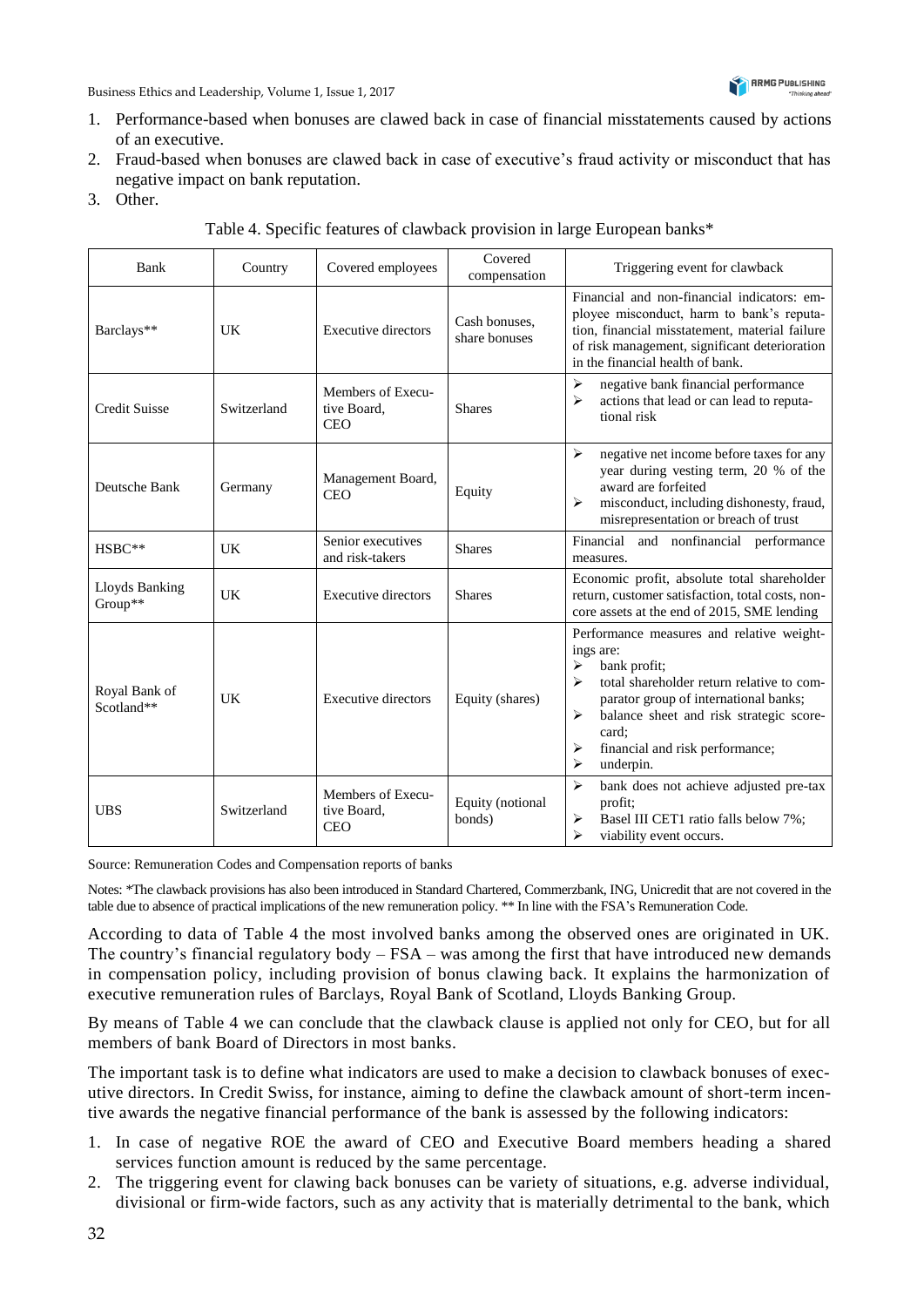

causes or could cause reputational risk or a significant downturn in financial performance or capital base, or a significant failure of risk management<sup>1</sup>.

HSBC takes into account both financial and non-financial measures to assess the performance of executives when Board compensation committee makes a decision concerning clawbacks. Among financial measures are the following:

- 1. Capital strength on the base of Core Tier 1 capital ratio, return on equity, cost efficiency ratio.
- 2. Dividend payout.

Non-financial measures that are estimated with the aim to define the necessity of award clawback include successful execution of strategy and measures related to risk and compliance.

With the aim to define the amount of long-term incentives in Royal Bank of Scotland the financial indicators are measured over 3 financial years, afterwards the decision concerning the clawing bank is made.

As it was mentioned earlier, bonus clawback clause was firstly introduced in Swiss bank UBS. In some years the observed bank have implemented similar risk-adjusted remuneration policy. During this period due to range of misconducts and fraudulent acts awards of CEOs and Board members in some banks have been clawed back. The cases have been mostly related to LIBOR scandal. Table 5 summarizes some of events.

| Bank                      | Year      | Executives subjected to<br>clawback                         | Clawback amount                                                                                                                                             | Triggering event                                                                                                                                                                                           |  |
|---------------------------|-----------|-------------------------------------------------------------|-------------------------------------------------------------------------------------------------------------------------------------------------------------|------------------------------------------------------------------------------------------------------------------------------------------------------------------------------------------------------------|--|
| <b>Barclays</b>           | 2012-2013 | 15 current and former<br>employees                          | Clawing back £300 mln. of<br>unvested deferred and long<br>term incentive awards and<br>risk adjustments of £860 mln.<br>to bank's 2012 incentives<br>pool. | LIBOR investigation and<br>other risk issues in 2012                                                                                                                                                       |  |
| <b>HSBC</b>               | 2012      | Former chief executive former -<br>head of the Mexican unit | £2 mln. of unvested shares.                                                                                                                                 | Mis-selling<br>of<br>nearly<br>£300 mln. of long-term care<br>bonds to elderly customers.<br>As a result the bank was<br>fined by the US regulatory<br>body; the executives' bo-<br>nuses were clawed back |  |
| Lloyds Banking<br>Group   | 2013      | Former chief executive and 12<br>former directors           | $\blacktriangleright$<br>80% of CEO deferred<br>award (about £1.15 mln.)<br>$\sigma$ f<br>40%<br>director's<br>$\blacktriangleright$<br>deferred award.     | Mis-selling of payment pro-<br>tection insurance in 2009                                                                                                                                                   |  |
| Royal Bank of<br>Scotland | 2012      | Two executive directors                                     | £112 mln.                                                                                                                                                   | Libor scandal                                                                                                                                                                                              |  |
| <b>UBS</b>                | 2011-2012 | Investment bankers whose bo-<br>nuses exceeded \$2 mln.     | 50% of share-based bonuses<br>awarded.<br>Approximately CHF 60 mln.<br>of unvested deferred perfor-<br>mance awards has been for-<br>feited.                | Libor scandal (according to<br>regulatory demand to pay<br>$$1.5$ bn. in fines).                                                                                                                           |  |

Table 5. Summary of executive bonuses' clawing back in individual European banks in 2010-2012\*

\* Source: banks' annual reports.

l

For example, in Barclays due to the LIBOR Employee Investigation Review Committee has been organized in 2012 to define the scale of misconduct and the executives to blame. According to data of Table 5 we may conclude that senior executives can be subjected to clawback despite of the fact they have already been resigned.

<sup>1</sup>Credit Swiss Annual Report (2012). Available at: [https://www.credit-suisse.com/publications/annualreporting/](https://www.credit-suisse.com/publications/annualreporting/doc/2012/csg_ar12_com%20pensation_en.pdf) [doc/2012/csg\\_ar12\\_com pensation\\_en.pdf](https://www.credit-suisse.com/publications/annualreporting/doc/2012/csg_ar12_com%20pensation_en.pdf)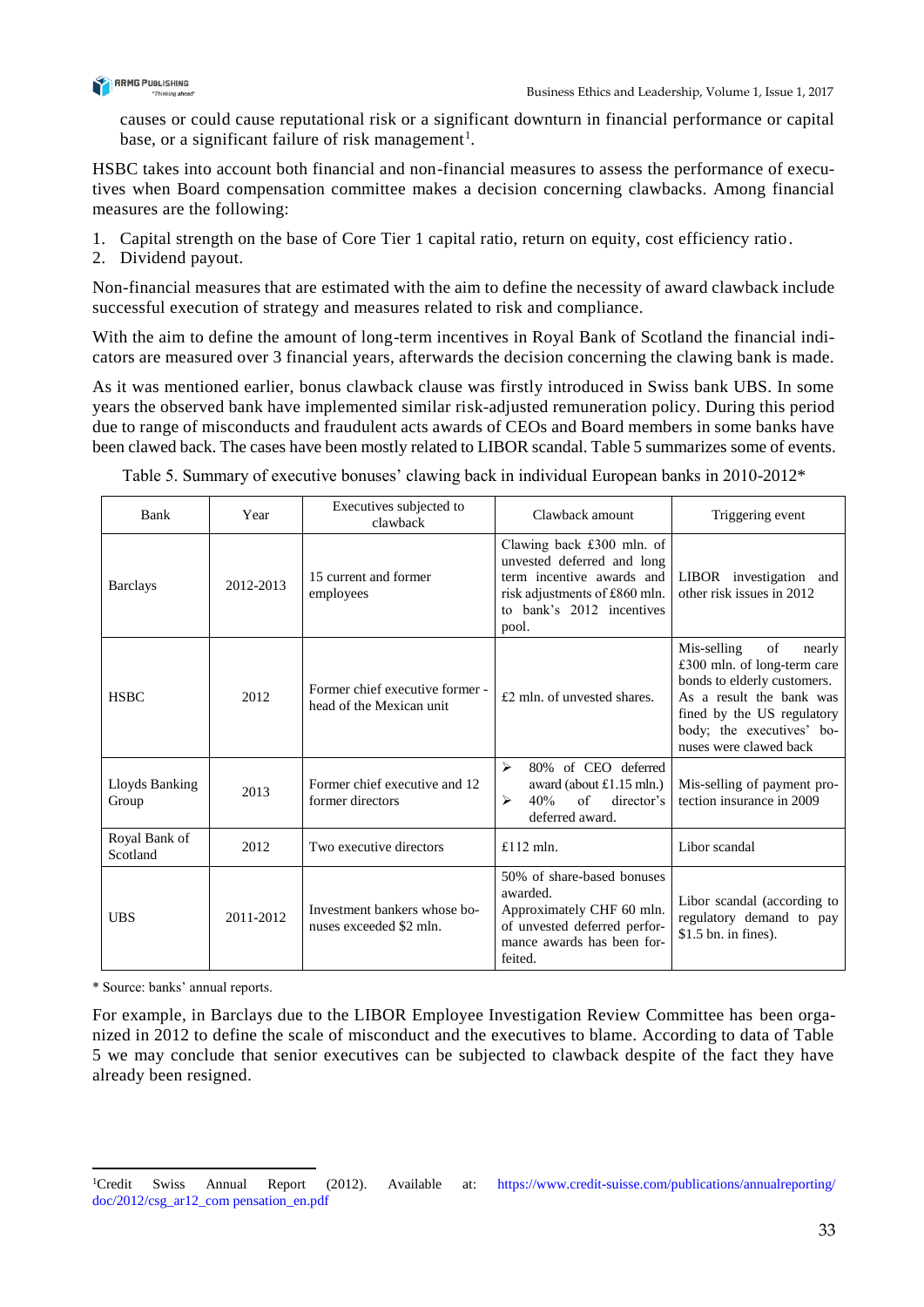Business Ethics and Leadership, Volume 1, Issue 1, 2017



#### **4. Clawback provisions: the case of American banks**

Looking back at the past we have to state that in 2002 Sarbanes-Oxley Act (SOX) has been introduced which gave the right to Securities Exchange Commission to forfeiture the executive remuneration in case of misconduct. Both CEO and CFO in term not more than one year are subject to clawback provision according this document.

As we see, in certain cases the implementation of clawback provision in US banks can be forced by the government. For instance, during the global financial crisis 2008-2009 financial institutions have got the financial assistance from the government of USA participating in TARP (Troubled Asset Relief Program). Instead banks have to pay back obligations to the Treasury of USA. Until that time chief executives' remuneration included clawback provisions.

Recently in 2010 under the Dodd-Frank Act (the Dodd-Frank Wall Street Reform and Consumer Protection Act) the requirement to exchange-listed firms (including banks as well) has been included. According to its provisions in case of financial misstatement the compensation has to be forfeitured from the executives over three-year period before the date of misstatement accounting.

In comparison with European experience of executives' bonus clawback possibility the US approach is more likely to the UK's one. But still there are some distinctions, as new requirements are broader and stricter for American banks and can be summed up as follows:

- 1. Applies to all executive officers, but not only to CEO and CFO.
- 2. The act of "misconduct" is not required.
- 3. The term of incentive-based parts of compensation restricted to clawback is prolonged: from one-year to three-year period. But still it is less than five-year term of clawing back possibility according to FSA Remuneration Code.

Thus, for example, at US financial institution Morgan Stanley forfeiture refers to the events of substantial loss while trading with excessive risk-taking. Another bank Goldman Sachs can claw back executive compensation in case of "financial restatement or other significant harm" to bank's business or in the event of individual misconduct that worsens reputation or makes legal harm.

#### **Conclusions**

Still there is range of problems connected with clawback implementation. According to analysis of implementation experience of forfeiture provisions for executive remuneration they can be high-cost to introduce, e.g. costs to enforce may exceed perceived or actual benefit. It also refers to taxes: if executives have paid taxes on awards, the mechanism of their transfer remains a question. Another group of complications may be related to executive employees that have already left the company. In this cases two main questions arise: 1) how the legitimacy of the process should be provided; 2) how to arrange the awards' clawing back act for resigned executives. In some countries state employment legislative acts may prohibit forfeiture of previously paid awards, so the implementation of mentioned compensation policy can be costly and complicated. So for banks these challenges still remain.

Also issue concerning the effectiveness of clawback provision policy remains. Did forfeiture provisions become incentives for CEOs and Board members? What is the probability to identify fraud or misconduct in bank, as well as its direct causers? This issue is especially important when the triggering event for awards clawback is related to deterioration of financial performance – usually it is complicated to define directly responsible executives, as various underlying circumstances can appear as well. One more question remain isn't the probability to fraud identification and executives' punishment for that lower than the benefits senior executives obtain in case of misconduct?

We do not conduct empirical researches, but observations of clawback provision implementation in compensation practices of leading European banks. Such character of research is explained by insufficient effects of reformed remuneration schemes due to relatively recent implementation. Thus, some consistent patterns can be defined analyzing the interdependence between the character of compensation policy on one side and shareholders' structure on the other. Thus, the research shows that in individual banks executive bonuses forfeiture clauses are stricter (Lloyds Banking Group, Royal Bank of Scotland), while in others – moderate (Deutsche Bank, HSBC, Credit Swiss).